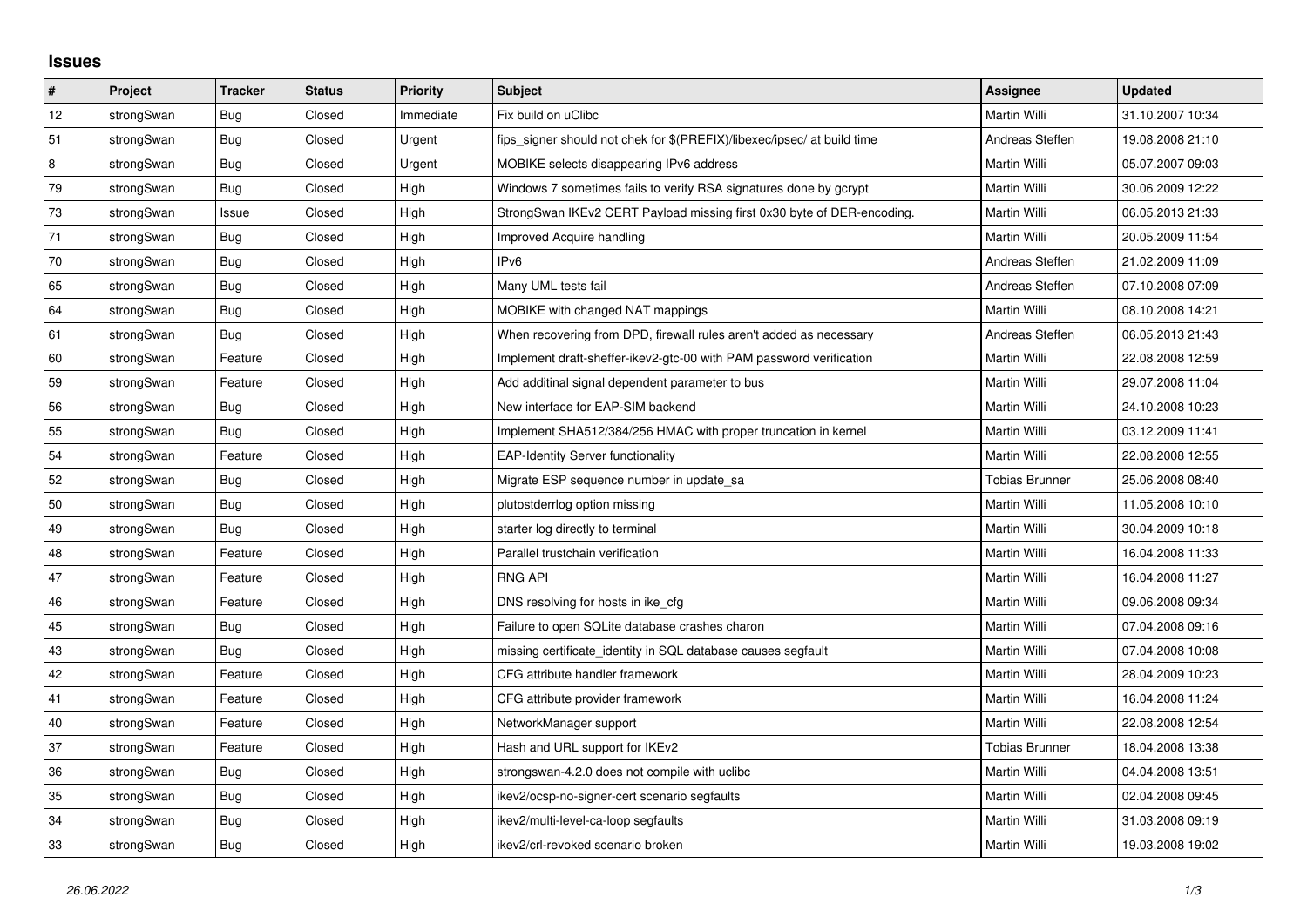| #              | Project    | <b>Tracker</b> | <b>Status</b> | <b>Priority</b> | <b>Subject</b>                                                              | Assignee            | <b>Updated</b>   |
|----------------|------------|----------------|---------------|-----------------|-----------------------------------------------------------------------------|---------------------|------------------|
| 32             | strongSwan | <b>Bug</b>     | Closed        | High            | ikev2/rw-no-idr scenario fails                                              | Martin Willi        | 19.03.2008 11:13 |
| 31             | strongSwan | Bug            | Closed        | High            | ikev2/rw-eap-aka-rsa scenario fails                                         | Martin Willi        | 19.03.2008 15:25 |
| 30             | strongSwan | Feature        | Closed        | High            | Certificate caching                                                         | Martin Willi        | 02.04.2008 14:50 |
| 27             | strongSwan | Feature        | Closed        | High            | Create a database API                                                       | Martin Willi        | 19.02.2008 15:16 |
| 26             | strongSwan | Bug            | Closed        | High            | Port all tools to new crypto/credential APIs                                | Martin Willi        | 21.03.2008 18:04 |
| 25             | strongSwan | Feature        | Closed        | High            | alternative crypto implementation                                           | Martin Willi        | 31.05.2008 09:49 |
| 24             | strongSwan | Feature        | Closed        | High            | Update doxygen documentation                                                | Martin Willi        | 22.02.2008 16:07 |
| 22             | strongSwan | Feature        | Closed        | High            | OCSP support                                                                | Martin Willi        | 10.03.2008 18:41 |
| 21             | strongSwan | Feature        | Closed        | High            | CRL support                                                                 | Martin Willi        | 10.03.2008 18:40 |
| 20             | strongSwan | Feature        | Closed        | High            | Pluggable fetcher plugins                                                   | <b>Martin Willi</b> | 18.02.2008 09:58 |
| 19             | strongSwan | Feature        | Closed        | High            | Include EAP-MD5 into trunk                                                  | Martin Willi        | 13.12.2007 09:48 |
| 18             | strongSwan | Feature        | Closed        | High            | Merge EAP-AKA module into trunk                                             | Martin Willi        | 13.12.2007 09:47 |
| 17             | strongSwan | Feature        | Closed        | High            | Pluggable crypto modules                                                    | <b>Martin Willi</b> | 15.02.2008 09:36 |
| 16             | strongSwan | Feature        | Closed        | High            | Generic plugin architecture                                                 | Martin Willi        | 15.02.2008 09:37 |
| 15             | strongSwan | Feature        | Closed        | High            | Implement rauthentication using RFC4478                                     | <b>Martin Willi</b> | 30.11.2007 14:55 |
| 14             | strongSwan | Feature        | Closed        | High            | Initiate/Terminate IKE_SAs                                                  | Martin Willi        | 13.11.2007 14:04 |
| 13             | strongSwan | Feature        | Closed        | High            | Implement a modular credential framework                                    | Martin Willi        | 15.02.2008 09:36 |
| 11             | strongSwan | Bug            | Closed        | High            | Show IKE_SA status overview                                                 | Martin Willi        | 31.10.2007 10:29 |
| 10             | strongSwan | <b>Bug</b>     | Closed        | High            | distribution cannot be built because logout.cs template is missing in trunk | Martin Willi        | 18.09.2007 07:43 |
| $\overline{7}$ | strongSwan | Feature        | Closed        | High            | Relational database configurations/credentials                              | Martin Willi        | 02.04.2008 16:30 |
| 6              | strongSwan | Feature        | Closed        | High            | XML based configuration interface: Control                                  | Martin Willi        | 13.11.2007 14:04 |
| 5              | strongSwan | Feature        | Closed        | High            | XML based configuration interface: Status query                             | Martin Willi        | 07.08.2007 08:49 |
| 4              | strongSwan | Feature        | Closed        | High            | XML based configuration interface: Infrastructure                           | <b>Martin Willi</b> | 02.07.2007 16:30 |
| 3              | strongSwan | Feature        | Closed        | High            | refactoring of thread management                                            | Martin Willi        | 29.06.2007 14:49 |
| $\overline{2}$ | strongSwan | Feature        | Closed        | High            | Complete MOBIKE support                                                     | Martin Willi        | 31.10.2007 10:30 |
| $\mathbf{1}$   | strongSwan | Feature        | Closed        | High            | Partial MOBIKE implementation                                               | <b>Martin Willi</b> | 02.07.2007 16:14 |
| 39             | strongSwan | Feature        | Rejected      | High            | Configuration support in Manager                                            | Martin Willi        | 04.07.2014 11:07 |
| 129            | strongSwan | Feature        | Assigned      | Normal          | Relations between ike/child/peer_cfg                                        | Martin Willi        | 06.02.2012 10:50 |
| 214            | strongSwan | Bug            | Closed        | Normal          | OS X lacks sem timedwait                                                    | Martin Willi        | 20.08.2012 17:22 |
| 128            | strongSwan | Feature        | Closed        | Normal          | Plugin dependencies                                                         | Martin Willi        | 06.02.2012 10:51 |
| 100            | strongSwan | Feature        | Closed        | Normal          | Derive traffic selectors from authentication process                        | Martin Willi        | 23.07.2010 16:53 |
| 78             | strongSwan | Feature        | Closed        | Normal          | Integrity tester for libstrongswan and all plugins.                         | Martin Willi        | 27.06.2009 16:19 |
| 76             | strongSwan | Feature        | Closed        | Normal          | crypto test framework                                                       | Martin Willi        | 12.06.2009 11:31 |